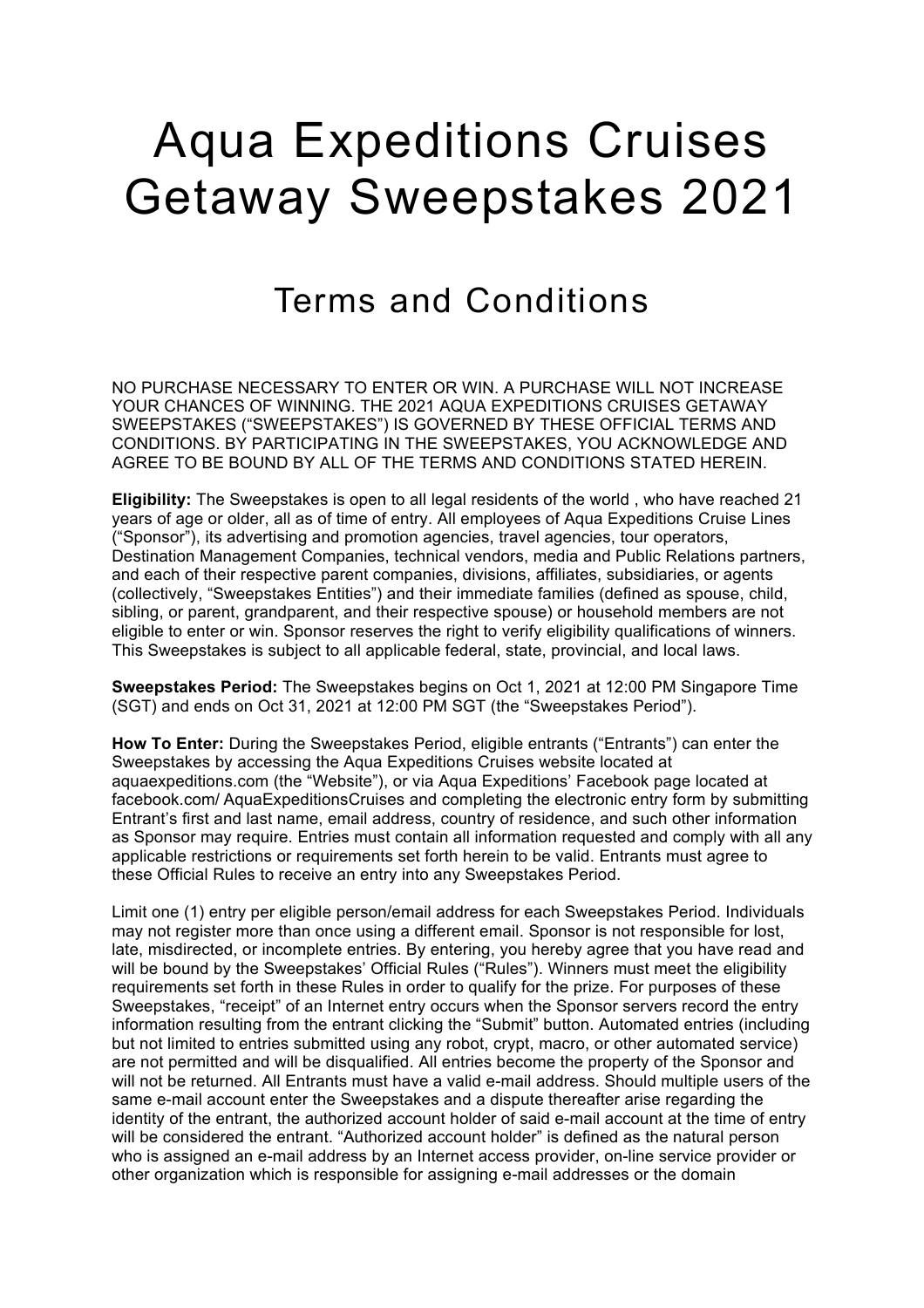associated with the submitted e-mail address. Please see the privacy policy located at www.aquaexpeditions.com/privacy-policy/ for details of Sponsor's policy regarding the use of personal information collected in connection with this Sweepstakes. Sponsor is not responsible for incorrect or inaccurate entry information whether caused by Internet users or by any of the equipment or programming associated with or utilized in the Sweepstakes or by any technical or human error which may occur in the processing of the entries in the Sweepstakes. Sponsor is not responsible for any failure of the Website during the Sweepstakes Period or any Sweepstakes Period, including any technical malfunction of any computer online systems, servers, access providers, computer equipment, software, failure of any email or entry to be received on account of traffic congestion on the internet or at the Website, or any combination thereof including any injury or damage to an entrant's or any other person's computer related to or resulting from downloading any material related to the Sweepstakes, all of which may affect a person's ability to participate in the Sweepstakes. Sponsor reserves the right, in its sole discretion to cancel or suspend this Sweepstakes should fraud, viruses, bugs, or other causes beyond the control of Sponsor corrupt the administration, security or proper operation of the Sweepstakes. In the event of cancellation, Sponsor will randomly award the prize from among all eligible, non-suspect entries received prior to cancellation of such Sweepstakes Period.

**Grand Prize Winners Selection:** At the completion of the Sweepstakes Period, at 10 Jalan Kilang, Bukit Merah Enterprise Centre, Singapore 159410, #06-04, the Sponsor will select one (1) potential grand prize winner in a random drawing from among all eligible entries that have the correct answer to the sweepstakes question received during the Sweepstakes Period. Odds of winning depend on the number of eligible entries received prior to the Drawing Date. Sponsor reserves the right to void all Entries made through any script, macro, robotic, automatic, mechanical, programmed or similar duplication method. Any attempt by the Entrant and/or his or her respective family/friends to enter more than the number of times authorized herein, using multiple names and/or email addresses, and/or systematic entering from the same IP address, and/or any other fraudulent mechanism, as determined by the Sponsor in its sole discretion, shall give the Sponsor the right to disqualify the Entrant or entries in Sponsor's reasonable discretion. The Grand Prize Winner will be announced on Aqua Expeditions' Facebook page and notified via email and phone within two (2) week of Drawing Date. If any prize correspondence (including e-mail) is returned as non-deliverable, prize may be forfeited. Sponsor is not responsible for any change in Entrant's email address, phone number or any other contact information. Winners are subject to verification, including verification of age. Winners will be required to complete, sign and return an Affidavit/Declaration of Eligibility/Liability Release, and, where lawful, a Publicity Release within ten (10) business days of attempted notification or prize may be forfeited. Unclaimed prizes will not be awarded. In the case that a prize is not claimed within 10 business days of announcement, a new winner will be drawn and notified.

GRAND PRIZE: One (1) verified Grand Prize Winners will each receive one (1) cruise trip for the winner and one (1) guest ("Cruise Guest" or "Guest").

One 7-day Aqua Expeditions Getaway Cruise at the new destination for the Winner and one (1) Cruise Guest, sharing accommodations of one (1) double occupancy stateroom. Approximate retail value ("ARV") of the prize: up to \$18,900 USD

Any difference between stated approximate retail value and actual value of prize will not be awarded.

TRANSPORTATION TO AND FROM THE POINT OF EMBARKMENT/DISEMBARKMENT FOR EITHER CRUISE IS NOT INCLUDED. All prize details not specified in the Official Rules will be determined in Sponsor's sole and absolute discretion.

Cruise includes all regular on-board meals and excursions, applicable government fees and taxes for Cruise only. Cruise must be completed by Oct 31<sup>st</sup>, 2023 or prize will be forfeited. All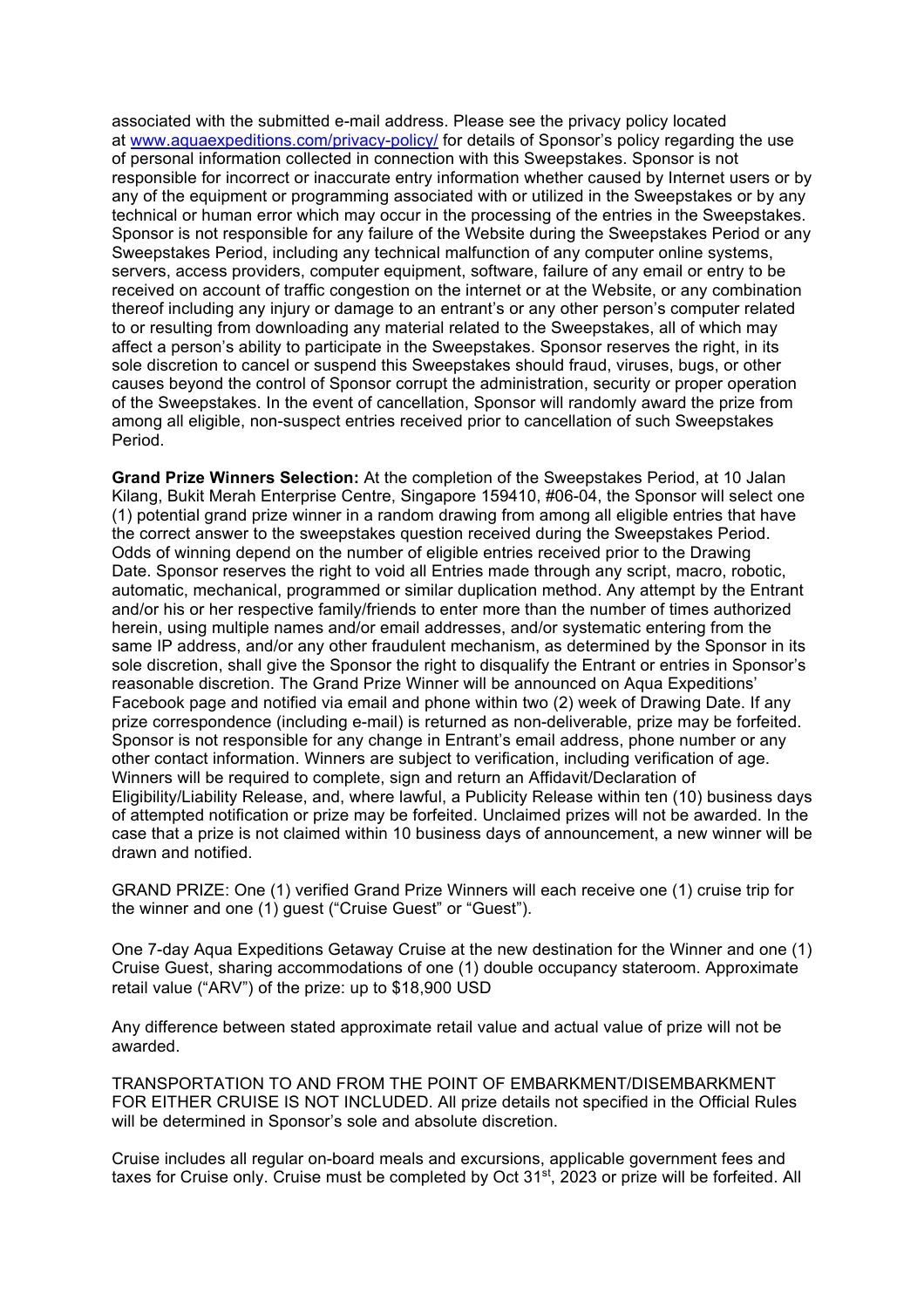ground and air transportation, alcoholic beverages, boutique purchases, and any other incidental costs or other expenses not specifically set forth herein are the sole responsibility of Winners. All reservations and cruise arrangements including, without limitation, the dates and times are at the sole discretion of Sponsor. All Cruises must be taken during the time period specified; no alternative cruise dates are available or Grand Prize will be forfeited. All prize details are subject to availability and restrictions such as blackout dates for cruises during Christmas and New Year days. Cruise Guests must be 21 years of age or older as of the date of departure unless the companion is the child of a Winner. Minors must be accompanied at all times during trip (including, but not limited to, in-flight, hotel stay, cruise activities, and all other prize-related events) by minor's parent or legal guardian. Winners and Cruise Guests must cruise on same itinerary. Cruise Guests must (or a Cruise Guest's parent or legal guardian if a Cruise Guest is an eligible minor in his/her state/province/jurisdiction of residence) sign and return a cruise/publicity release before any ticketing of cruise occurs. The Winners and Cruise Guests must have all necessary identification and/or cruise documents (including but not limited to a valid passport, visa (if applicable) and all other necessary travel documents) required for Cruise. Aqua Expeditions reserves the right to refuse to embark any Winner or Cruise Guest, at any time if, in the sole opinion of Aqua Expeditions, a Winner or Cruise Guest, or any minor or other person in a Winner or Cruise Guest's care during the cruise, are unfit for any reason for the Cruise. Sponsor shall not be responsible for any cancellations, delays, diversions or substitution or any act or omissions whatsoever by Cruise operators or any other persons providing any Grand Prize-related services or accommodations. Winners and Cruise Guests are also responsible for obtaining travel insurance (and all other forms of insurance) at their option and hereby acknowledge that Sponsor has not and will not obtain or provide travel insurance or any other form of insurance. Lost, stolen or damaged Cruise tickets, travel vouchers or certificates will not be replaced or exchanged.

**General Conditions:** This Sweepstake is governed by Singapore law. Prizes are nontransferable and no cash equivalent or substitution of prize is offered, except at the sole discretion of the Sponsor. If prizes, or any portion thereof, cannot be awarded for any reason, Sponsor reserves the right to substitute prize with another prize of equal or greater value. Winners will be solely responsible for all applicable Federal, State, and local taxes connected with receipt of prize, the use and enjoyment of prize, or any other connection with this Sweepstakes unless otherwise required by law or unless this requirement is waived by the Sponsor in its sole discretion.

By participating in this Sweepstakes, Entrants understand and agree (and agree to confirm in writing): (a) to abide to these Official Rules which are final and binding and the decisions of Sponsor with respect to all aspects of the Sweepstakes, which are final, (b) to accept the prize as awarded, with substitution, and to release and hold harmless Sponsor, its parent, subsidiary and affiliated companies, advertising and promoting agencies, any other party associated with the development or administration of this Sweepstakes, and all of their respective officers, directors, employees, representatives and agents (collectively, "Releasees") from and against any and all liability whatsoever, including without limitation legal claims, costs, injuries, losses or damages, demands or actions of any kind (including without limitation personal injuries, death, damages, loss or destruction of property rights of publicity or privacy, defamation, or portrayal in a false light) in connection with this Sweepstakes or with the announcement, acceptance, ownership, or use or misuse of prize (including but not limited to any travel related thereto) and/or use of the Entry, or other errors in these terms and conditions, and (c) except where legally prohibited, by accepting the prize, Winners agree to the use of their names, photographs, likenesses, voices, images and biographical information and statements for advertising, trade, publicity and promotional purposes without additional compensation, in perpetuity, in all media now known or hereafter discovered, worldwide and on the Internet and World Wide Web, without notice, review or approval by the Sponsor and those acting under Sponsor's authority. Releasees are not responsible for loss, damage, or claims resulting from the Sweepstakes. Entrants or Winners will be disqualified for any attempt to tamper with any aspect of the Sweepstakes, or circumvent these Official Rules. Sponsor reserves the right to remedy any such action, disruption, or circumvention in a manner, determined solely by